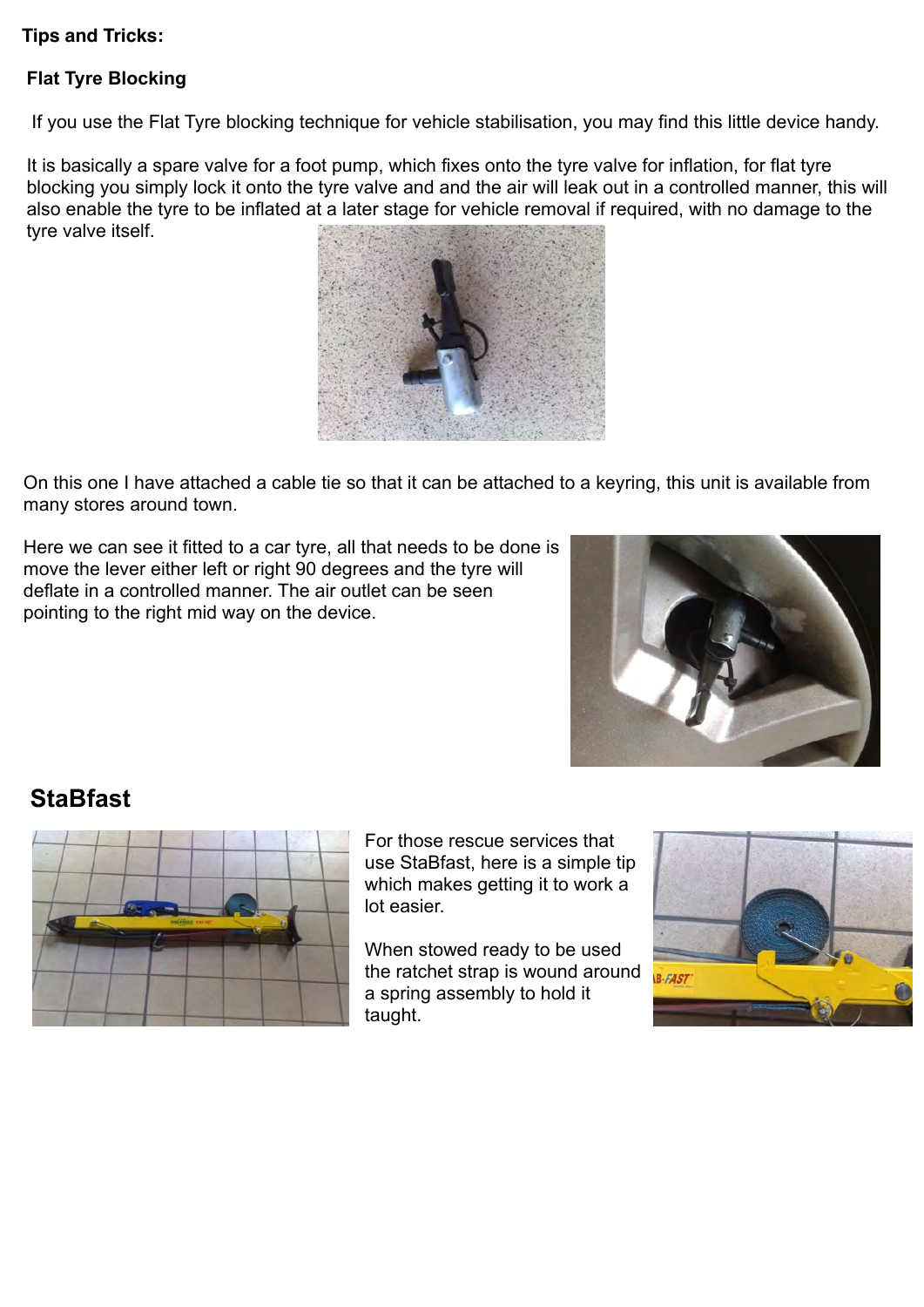Now you may have found that when you want to extend the main part of the unit it will also require you to pull the strap from the spring holder to give you enough slack to attach the hook to the vehicle, this can be awkward at times as the spring clip can hold the ratchet strap quite firmly.

What we have found is that if you remove the ratchet strap and roll it up not using the spring holder as seen above, once this is done you just secure the ratchet strap under the spring arm.

As you can see below.





When you get to work all you need to do is just take the ratchet strap from under the sprung clip and extend and fit the StaBfast with ease, and without the need to pull the strap from the spring unit, as it will now be free with no friction on it.

#### **Attaching the StaBfast hook**

On some occasions the StaBfast hook will need to be attached to areas of the vehicle where a hole will need to be made using the tool provided. However sometimes due to the tip of the tool becoming blunt or where the body work of the vehicle is flimsy this may prove difficult and may require excessive force which could cause unwanted movement of the vehicle.



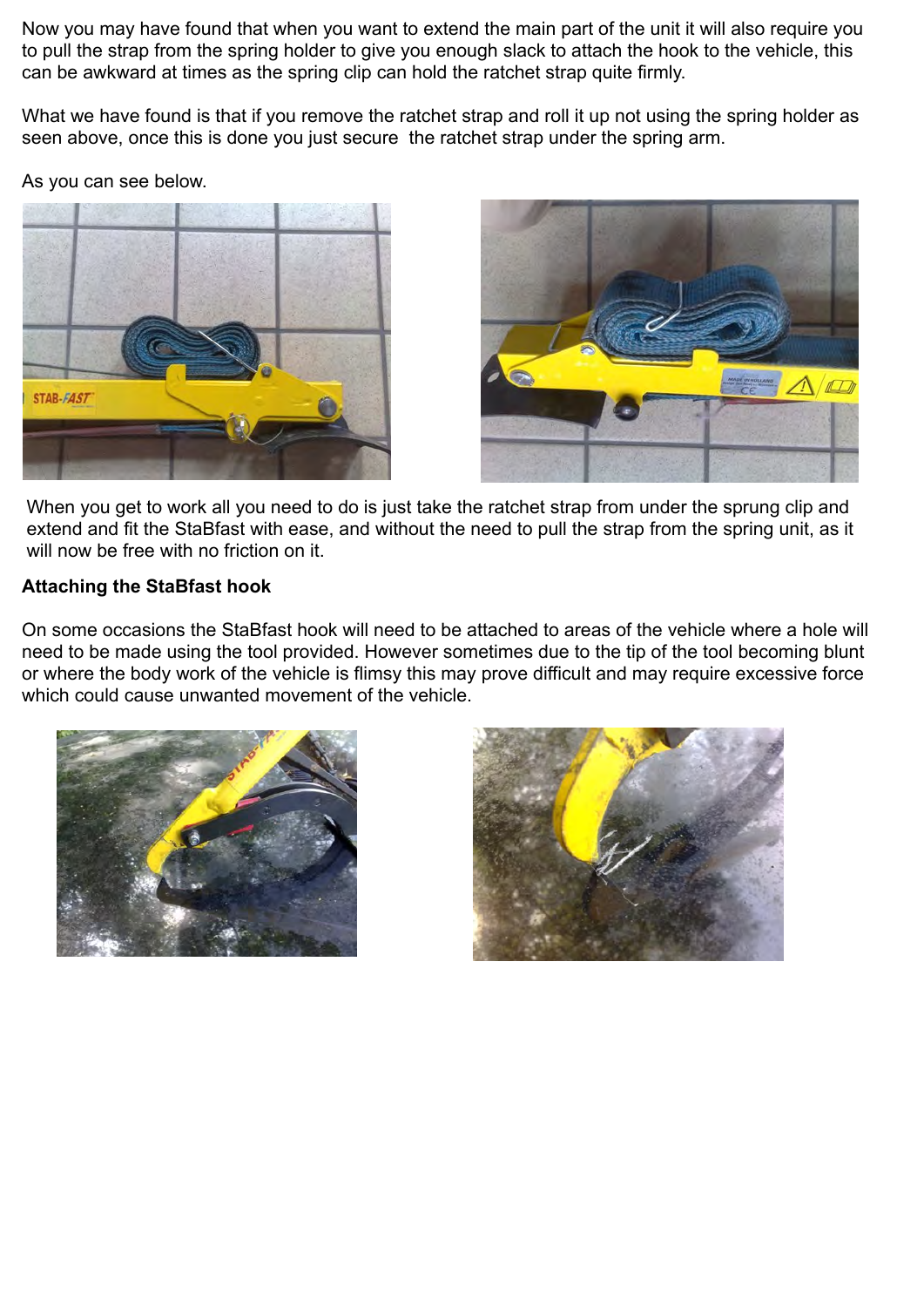We have found that the use of a drill and a coring drill bit is a very quick and effective method for making a purchase point for the hook.





Now as you can see the hook fits nicely into the hole, a very quick and easy technique, the tool that comes with the StaBfast does its job very well, but as with every situation things don't always work the way we want them too, this is an option you can use if you have the tools available.



#### **Squash Ball**

When we are faced with a footwell entrapment and one or both of the feet are entangled within the pedals, or in a situation where we need to remove a pedal by cutting the wide foot piece off to enable the removal of the feet or foot.

There are various methods of displacing the pedals but where we decide to cut them, this can leave a very sharp / jagged piece of metal where there remains a risk of catching the foot on this metal causing further harm. What we can use to aid us is a small ball such as a squash ball to cover the sharp remains of the pedal, this will protect the casualties foot from further injury.

This method may not always be suitable due to lack of space or a rapid extrication is called for even though it takes seconds to use. This is something that can be easily carried and takes up minimum space.